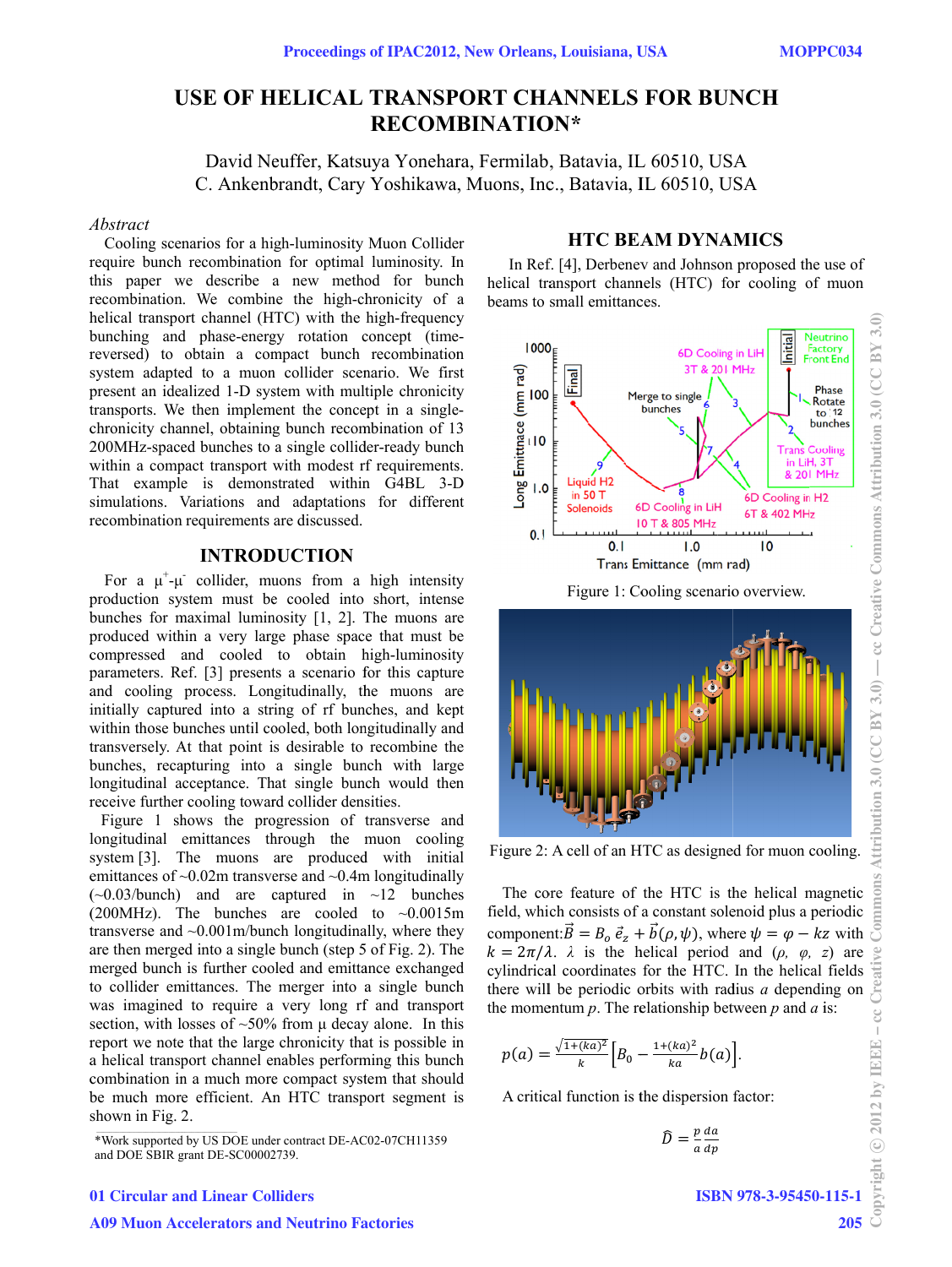which can be calculated from inverting the above expression, obtaining:

$$
\hat{D}^{-1} = \frac{a}{p}\frac{dp}{da} = \frac{\kappa^2}{1+\kappa^2} + \frac{(1-\kappa^2)(1+\kappa^2)^{1/2}}{pk^2a}b
$$

$$
-\frac{(1+\kappa^2)^{3/2}}{pk^2}\frac{\partial b}{\partial a}
$$

where  $\kappa = ka$ . The time slip factor that appears in the longitudinal motion equations ( $\Delta(ct)/\Delta(z)$ ) is  $\sqrt{1 + \kappa^2/\beta}$ . and its dependence on energy is:

$$
\frac{\partial \frac{\sqrt{1+\kappa^2}}{\beta}}{\partial E} = \frac{\eta_{HTC}}{mc^2} = \frac{\sqrt{1+\kappa^2}}{mc^2\gamma\beta^3} \left(\frac{\kappa^2}{1+\kappa^2}\widehat{D} - \frac{1}{\gamma^2}\right)
$$

The factor  $\eta_T = \frac{\kappa^2}{1+\kappa^2} \hat{D}$  is analogous to the  $1/(\gamma_T)^2$ factor that appears in synchrotron motion.

In Fig. 3 we display time of flight  $\tau$  as a function of momentum for various HTC transport channels. At  $\sim$ 200MeV/c the beam is nearly isochronus, enabling quasiisochronous transport [5, 6]. But at  $p \approx 300$ MeV/c (kinetic energy  $\sim 200$  MeV) there is a strongly anisochronic dependence, which is also very linear in  $\delta E$ .  $(\eta_{HTC} \approx 0.4)$ . Those characteristics are very important in developing bunch combination over a large momentum spread with minimal phase-space dilution and distortion.



Figure 3: Time of flight as a function of muon momentum for various HTC transport channels.

## **BUNCH RECOMBINER-INITIAL EXAMPLE**

In an initial example, we start with beam at the end of the baseline cooling channel. The bunches have relatively small longitudinal emittances (0.002m with  $\sigma_z$ =0.6cm,  $\sigma_E$  $= 33$ MeV) The bunches have a mean kinetic energy of  $\sim$ 200MeV, and are spaced at  $\sim$ 200MHz.

In the initial section of the BR, rf voltages place the bunches at different energies, with the head bunches at a higher energy than the trailing bunches, while the individual bunch momentum spreads are reduced. An rf system with a frequency near 200 MHz. The difference

ISBN 978-3-95450-115-1

206

between that frequency and the baseline is used to place the centers of the bunches at different phases such that head bunches are accelerated and tail bunches are decelerated. Setting the BR parameters such that internal synchrotron oscillation compresses the beam  $(\sim 1/4)$ synchrotron oscillation) enables a solution where the high frequency rf naturally bunches the beam into the longerbunch smaller- $\delta$ E format needed for the BR drift. For the BR buncher we choose an rf wavelength of  $(\lambda_{RF} = 1.5$ 0.03) meters, obtaining an rf frequency of  $\sim$ 204.08 MHz. The rf system is 9.6m long, with  $V_{rf} = 15MV/m$  gradient and a transport chronicity of  $\eta_{\text{HTC}}$ =0.05. At these parameters, we find the bunches formed into a string of compact bunches with linear energy spacing. ( $\sigma_z = 10$ cm,  $\sigma_E = 2.5$ MeV, with ~10 MeV spacing.). (See Fig. 3)The HTC transport would then be modified to obtain high  $\eta_{\text{HTC}}$ , (~0.43) (i. e.,  $\lambda$ =1.6m,  $\kappa$  = 1, and HTC fields of B = 4.2T  $b_d$ = 0.75, and  $b_d$ =-0.45) Drift over ~40m within a large- $\eta_{HTC}$  transport superimposes the bunchlet areas, at which a modest 200 MHz system forms the beam into a single bunch. (see Fig. 4)



Figure 4: Overview of bunch recombiner with initial quasi-isochronous bunch formation.

#### **3-D HTC BUNCH RECOMBINER**

After establishing the principle of bunch combination in 1-D motion, we present a first example within a complete 3-D G4Beamline simulation [7]. To eliminate matching complications and simplify design, this initial 3-D study will use an existing HTC design, with a constant slip factor of  $\eta_{HTC}$  = 0.43 throughout the BR, matched to an upstream HCC cooling channel.

Values of the helical channel parameters are:

 $\lambda = 1$ m,  $a_{ref} = 16$  cm,  $\kappa = p_T/p_z = 2\pi a_{ref}/\lambda = 1$  = (tangent of the pitch angle of the reference trajectory),  $B_0 = 5.7 T$ ,  $B_z(a) = 5.0$  T,  $b_{\varphi}(r)|_{\text{on reference}} = 0.72$  T and  $\delta b_{\varphi}/\delta \rho(rcf) = 1.2$  T/m.

We start the BR with a train of 13 bunches at the central energy of 200MeV/c, and emittances as would be cooled in an HCC. Bunching and energy rotation at large  $\eta_{HTC}$  requires an adiabatic solution, with a weak rf